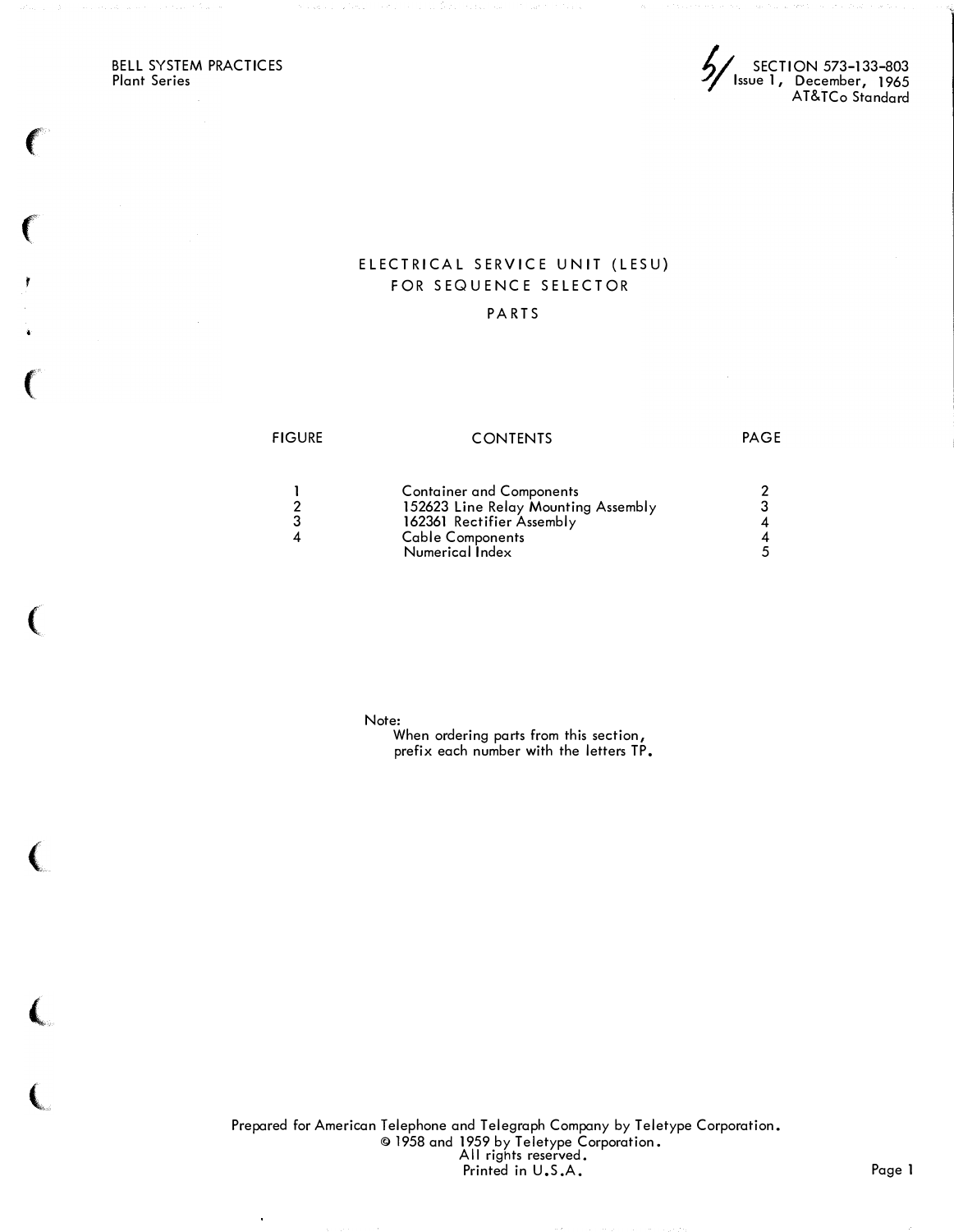

FIGURE 1. CONTAINER AND COMPONENTS

 $\bar{\mathcal{A}}$ 

Page 2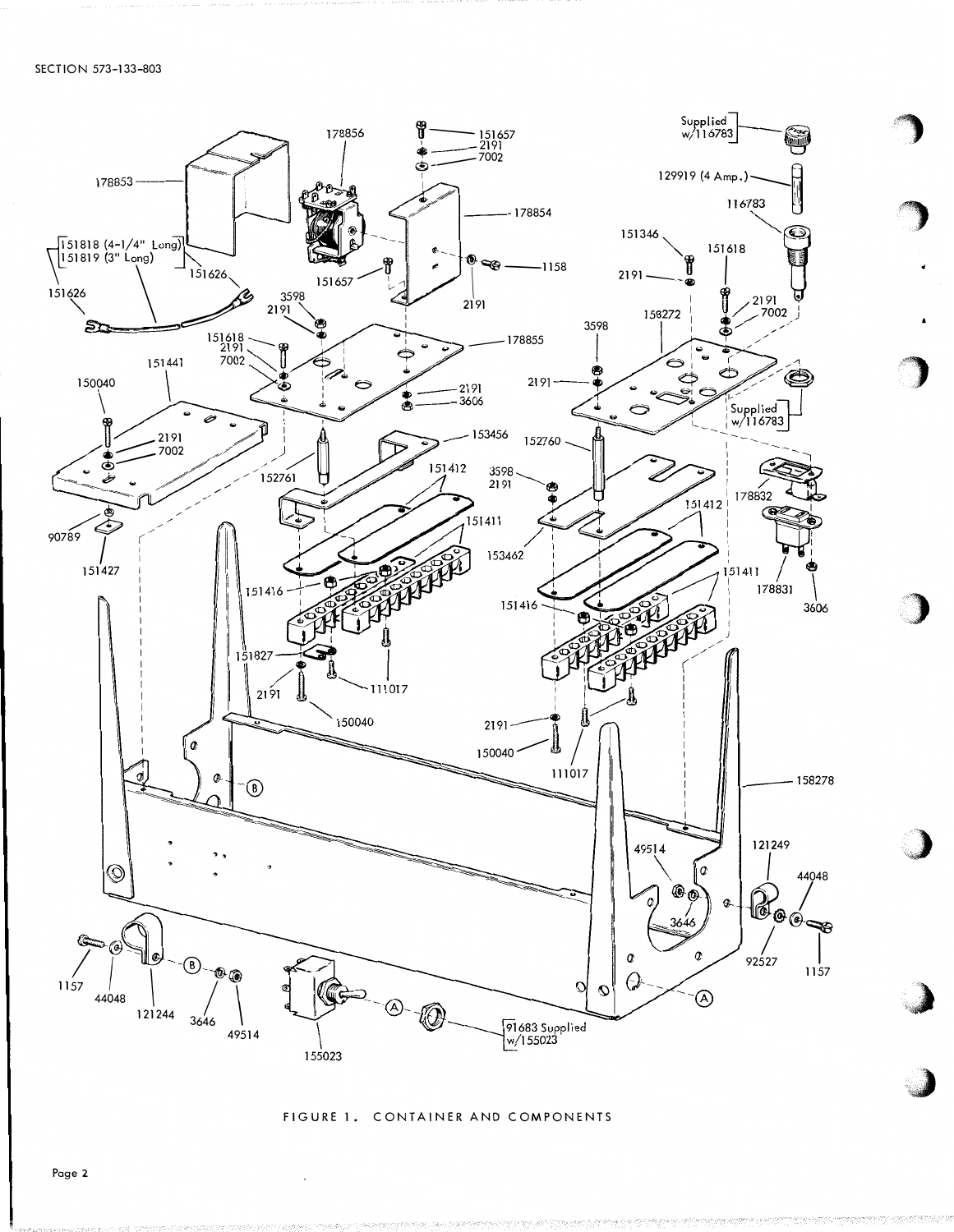

 $\sim$ 

€

€

 $\big($ 

FIGURE 2. 152623 LINE RELAY MOUNTING ASSEMBLY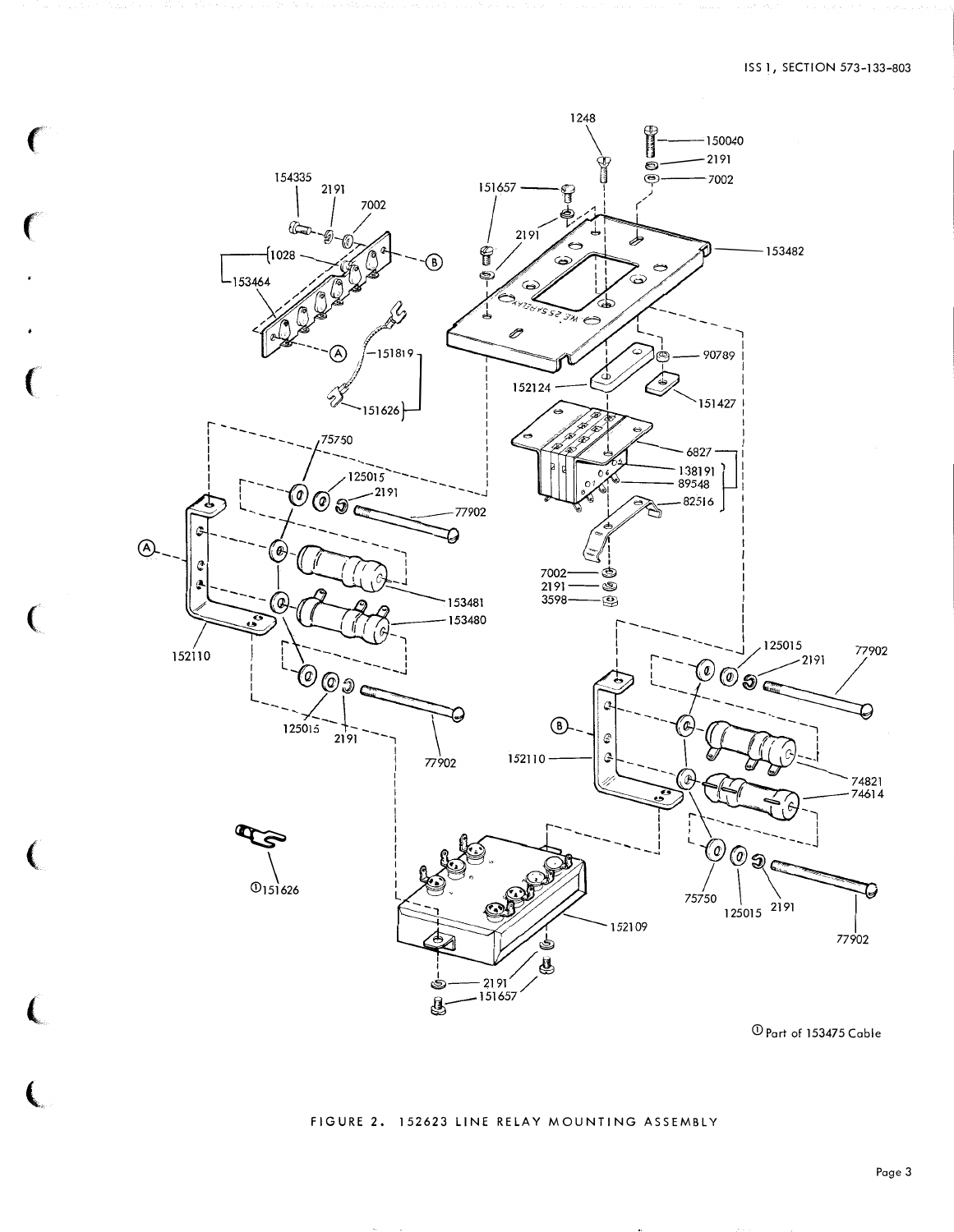

FIGURE 4. CABLE COMPONENTS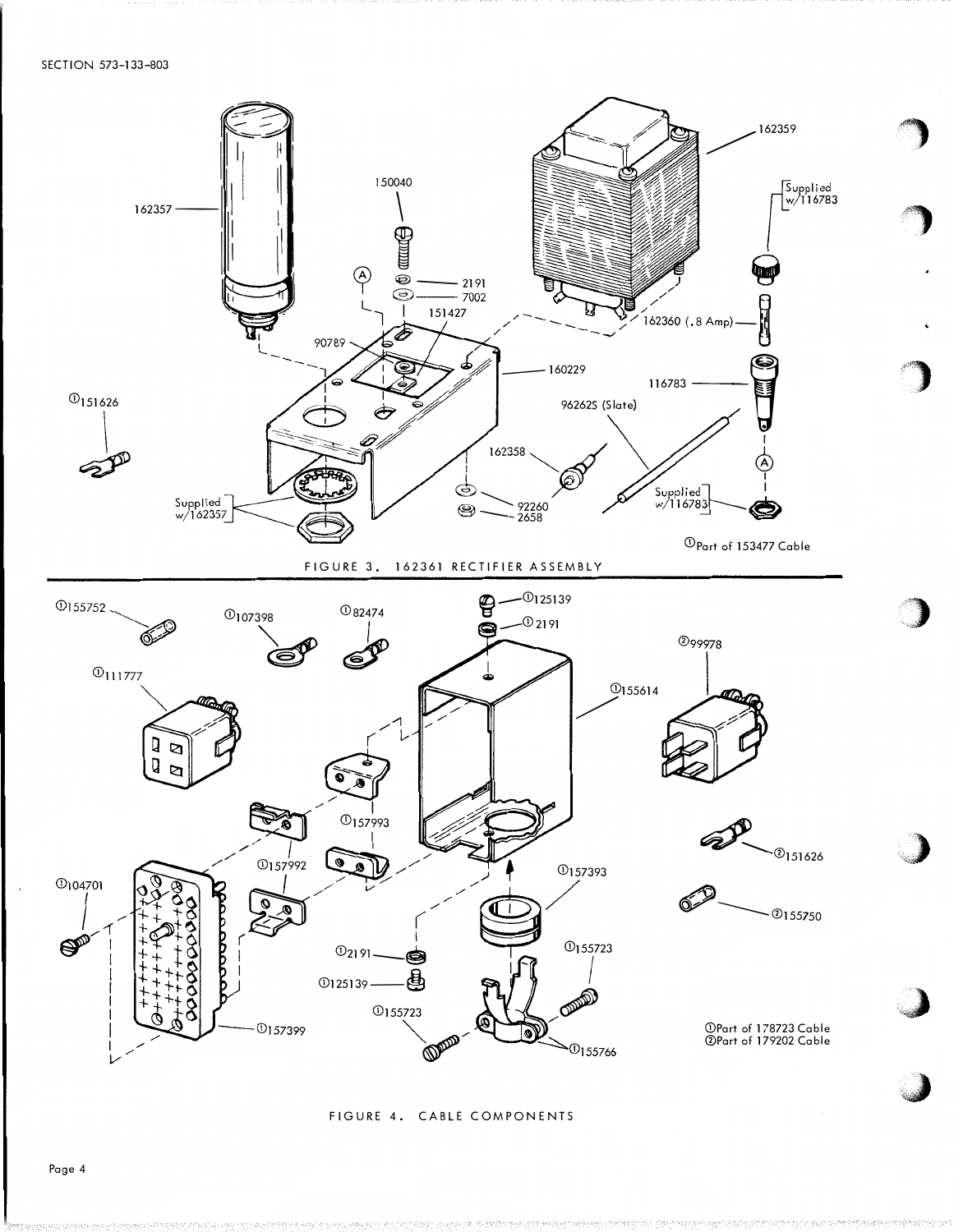## NUMERICAL INDEX

 $\big($ 

 $\big($ 

 $\bullet$ 

..

 $\left($ 

 $\big($ 

(

 $\big($ 

.

| Part   | Description and                            | Part   | Description and                            | Part   | Description and                        |
|--------|--------------------------------------------|--------|--------------------------------------------|--------|----------------------------------------|
| Number | Page Number                                | Number | Page Number                                | Number | Page Number                            |
|        |                                            |        |                                            |        |                                        |
| 1028   | Screw $(4-40 \times 1/4$ Fil) 3            | 121249 | Clamp, Cable (5/8" ID) 2                   | 153482 | Plate, Relay 3                         |
| 1157   | Screw $(8-32 \times 1/2$ Fil) 2            | 125015 | Washer, Flat 3                             | 154335 | Screw $(6-40 \times 9/32$ Fil) 3       |
| 1158   | Screw $(6-32 \times 5/16 \text{ Fil})$ 2   | 125139 | Screw $(4-40 \times 1/8$ Fil) 4            | 155023 | Switch, Toggle (DP-DT) 2               |
| 1248   | Screw $(6-40 \times 1/2 \text{ Flat})$ 3   | 129919 | Fuse (4 Amp) 2                             | 155614 | Cover 4                                |
| 2191   | Washer, Lock 2, 3, 4                       | 138191 | Screw $(3-48 \times 1"$ Rd) 3              | 155723 | Screw $(4-48 \times 1/2$ Fil) 4        |
| 2658   | Nut (6-32 Hex) 4                           | 150040 | Screw $(6-40 \times 5/8$ Fil) 2, 3, 4      | 155750 | Sleeve, Insulating $(3/32$ ID $\times$ |
| 3598   | Nut (6-40 Hex) 2, 3                        | 151346 | Screw $(6-40 \times 3/8 \text{ Fil})$ 2    |        | $1/2$ " Lg) 4                          |
| 3606   | Nut (6-40 Hex) 2                           | 151411 | Block, Terminal 2                          | 155752 | Sleeve Insulating $(5/64$ ID $\times$  |
| 3646   | Washer, Lock 2                             | 151412 | Insulator $(1-9)$ 2                        |        | $1/2$ " Lg) 4                          |
| 6827   | Block 3                                    | 151416 | Nut (6-40 Hex) 2                           | 155766 | Clamp, Cable 4                         |
| 7002   | Washer, Flat 2, 3, 4                       | 151427 | Plate, Clamp 2, 3, 4                       | 157393 | Grommet, Rubber 4                      |
| 44048  | Washer, Flat 2                             | 151441 | Plate, Blank (2-3/4" Wide) 2               | 157399 | Connector, Receptacle (35 Pt) 4        |
| 49514  | Nut (8-32 Hex) 2                           | 151618 | Screw $(6 - 40 \times 7/16$ Fil) 2         | 157992 | Bracket 4                              |
| 74614  | Resistor (2600 Ohm) 3                      | 151626 | Terminal 2, 3, 4                           | 157993 | Bracket 4                              |
| 74821  | Resistor (2810 Ohm) 3                      | 151657 | Screw $(6-40 \times 1/4 \text{ Fil})$ 2, 3 | 158272 | Plate, Right Mounting 2                |
| 75750  | Washer, Insulating 3                       | 151818 | Jumper (4-1/4" Black) 2                    | 158278 | Container 2                            |
| 77902  | Screw $(6 - 40 \times 2 - 3/8$ Rd) 3       | 151819 | Jumper (3" Black) 2, 3                     | 160229 | Plate, Mounting 4                      |
| 82474  | Terminal 4                                 | 151827 | Strap, Terminal 2                          | 162357 | Capacitor (500 MFD) 4                  |
| 82516  | Spring, Retaining 3                        | 152109 | Filter <sub>3</sub>                        | 162358 | Diode 4                                |
| 89548  | Spring, Contact 3                          | 152110 | Bracket, Resistor Mounting 3               | 162359 | Transformer, Power 4                   |
| 90789  | Washer, Flat 2, 3, 4                       | 152124 | Spacer 3                                   | 162360 | Fuse $(.8 \text{ Amp})$ 4              |
| 91683  | Nut (15/32-32 Hex) 2                       | 152623 | Mounting Assembly, Line                    | 162361 | Rectifier Assembly 4                   |
| 92260  | Washer, Lock 4                             |        | Relay 3                                    | 178723 | Cable Assembly 4                       |
| 92527  | Washer, Lock 2                             | 152760 | Stud <sub>2</sub>                          | 178831 | Connector, Receptacle (2 Pt) 2         |
| 96262S | Jumper (4" Slate) 4                        | 152761 | Stud <sub>2</sub>                          | 178832 | Plate, Adapter 2                       |
| 99978  | Connector, Plug (4 Pt) 4                   | 153456 | Bracket 2                                  | 178853 | Cover, Relay 2                         |
| 104701 | Screw $(4 - 40 \times 9/32 \text{ Fil})$ 4 | 153462 | Plate 2                                    | 178854 | Bracket, Relay 2                       |
| 107398 | Terminal 4                                 | 153464 | Block, Terminal 3                          | 178855 | Plate, Left 2                          |
| 111017 | Screw $(6 - 40 \times 5/16$ Fil) 2         | 153475 | Cable w/Terminal 3                         | 178856 | Relay, Line Stunt 2                    |
| 111777 | Connector, Receptacle (4 Pt) 4             | 153477 | Cable w/Terminal 4                         | 179202 | Cable Assembly 4                       |
| 116783 | Holder, Fuse 2, 4                          | 153480 | Resistor (6750 Ohm) 3                      |        |                                        |
| 121244 | Clamp, Cable (1/4" ID) 2                   | 153481 | Resistor (5800 Ohm) 3                      |        |                                        |